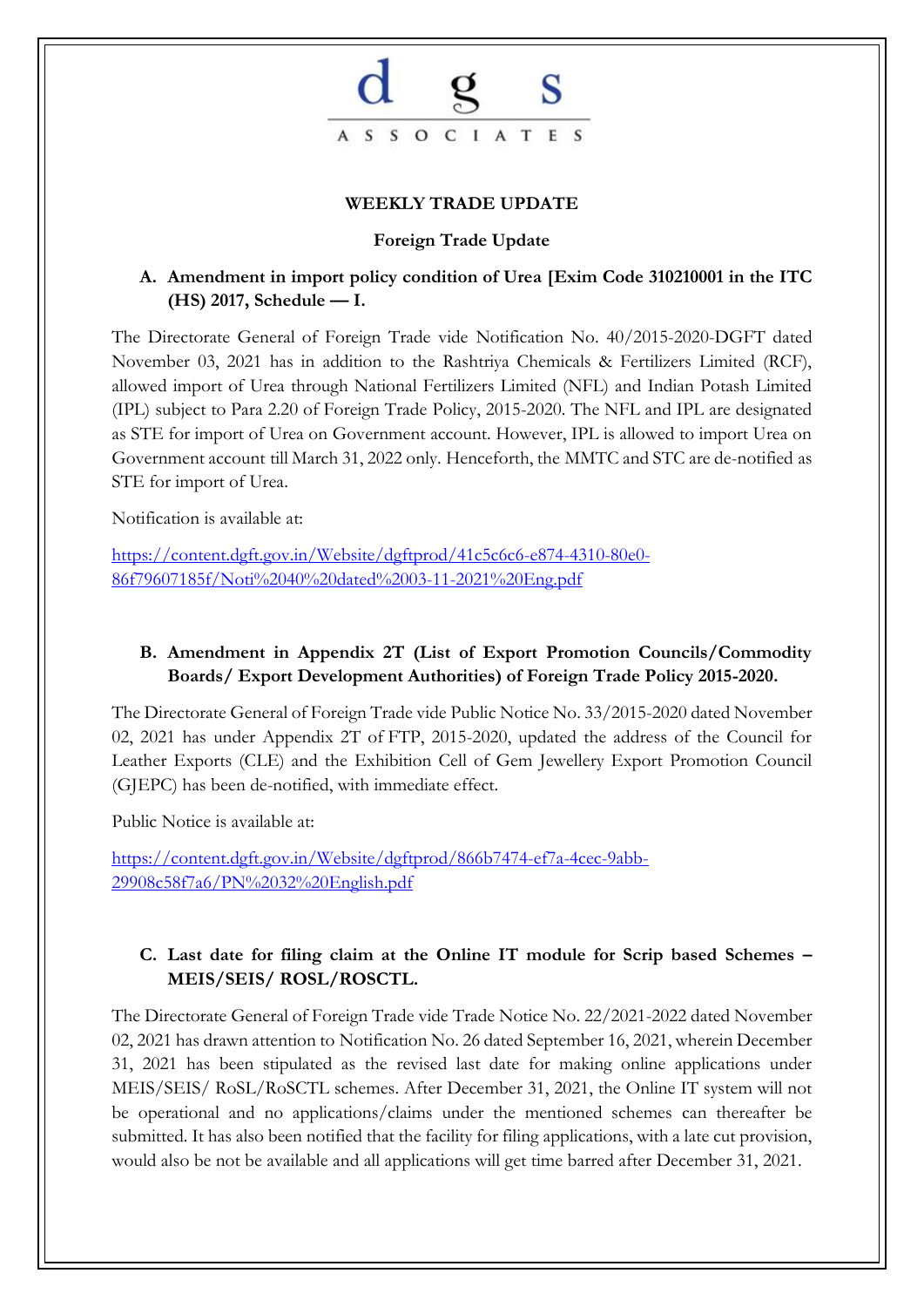Trade Notice is available at:

[https://content.dgft.gov.in/Website/dgftprod/00e7c4e9-8e81-4d9d-b5c4-](https://content.dgft.gov.in/Website/dgftprod/00e7c4e9-8e81-4d9d-b5c4-06498ef74d13/Trade%20Notice%2022%20dated%2002%20Nov%202021.pdf) [06498ef74d13/Trade%20Notice%2022%20dated%2002%20Nov%202021.pdf](https://content.dgft.gov.in/Website/dgftprod/00e7c4e9-8e81-4d9d-b5c4-06498ef74d13/Trade%20Notice%2022%20dated%2002%20Nov%202021.pdf)

## **D. Enlistment of Agency(ies) and amendment in details under Appendix 2E of FTP, 2015-2020 – authorized to issue Certificate of Origin (Non-Preferential).**

The Directorate General of Foreign Trade vide Public Notice No. 35/2015-2020 dated November 11, 2021 has enlisted two new agencies namely Council for Leather Exports (CLE) and Udaipur Chamber of Commerce & Industry (UCCI) under Appendix 2E of FTP, 2015-2020 for issuing Certificate of Origin (Non-Preferential). Name of Marathwada Industries Association, already enlisted under Appendix 2E, has been amended as Chamber of Marathwada Industries and Agriculture (CMIA). Contact details of the agency have also been updated.

Public Notice is available at: [https://content.dgft.gov.in/Website/dgftprod/fe0fa7ed-e597-4dd3-8446](https://content.dgft.gov.in/Website/dgftprod/fe0fa7ed-e597-4dd3-8446-d4a6b6323c71/PN.35E.pdf) [d4a6b6323c71/PN.35E.pdf](https://content.dgft.gov.in/Website/dgftprod/fe0fa7ed-e597-4dd3-8446-d4a6b6323c71/PN.35E.pdf)

## **E. Standard Operating Procedures for random checking of imported consignments of metal scrap with respect to radioactive contamination.**

The Directorate General of Foreign Trade vide Public Notice No. 37/2015-2020 dated November 15, 2021 has notified the Standard Operating Procedure (SOP) for random checking of imported consignments of metal scrap with respect to radioactive contamination.

Public Notice is available at: [https://content.dgft.gov.in/Website/dgftprod/b9ad44af-6b13-4b65-8cc8-](https://content.dgft.gov.in/Website/dgftprod/b9ad44af-6b13-4b65-8cc8-2075a6227d2c/PN%2037%20E.pdf) [2075a6227d2c/PN%2037%20E.pdf](https://content.dgft.gov.in/Website/dgftprod/b9ad44af-6b13-4b65-8cc8-2075a6227d2c/PN%2037%20E.pdf)

# **F. Extension of Date for Mandatory electronic filing of Non-Preferential Certificate of Origin (CoO) through the Common Digital Platform to 31st Jan 2022.**

The Directorate General of Foreign Trade vide Trade Notice No. 24/2021-2022 dated November 15, 2021 has, informed that the electronic platform for Certificate of Origin (CoO) (URL: https://coo.dgft.gov.in) has been expanded to facilitate electronic filing and issuance for Non-Preferential Certificates of Origin. In this reference, it is informed that the transition period for mandatory filing of applications for Non-Preferential Certificate of Origin through the e-CoO Platform has been extended till January 31, 2022. The existing systems for submitting and processing non-preferential CoO applications in manual/paper mode is being allowed for the stated time period and the online system is not being made mandatory.

Trade Notice is available at: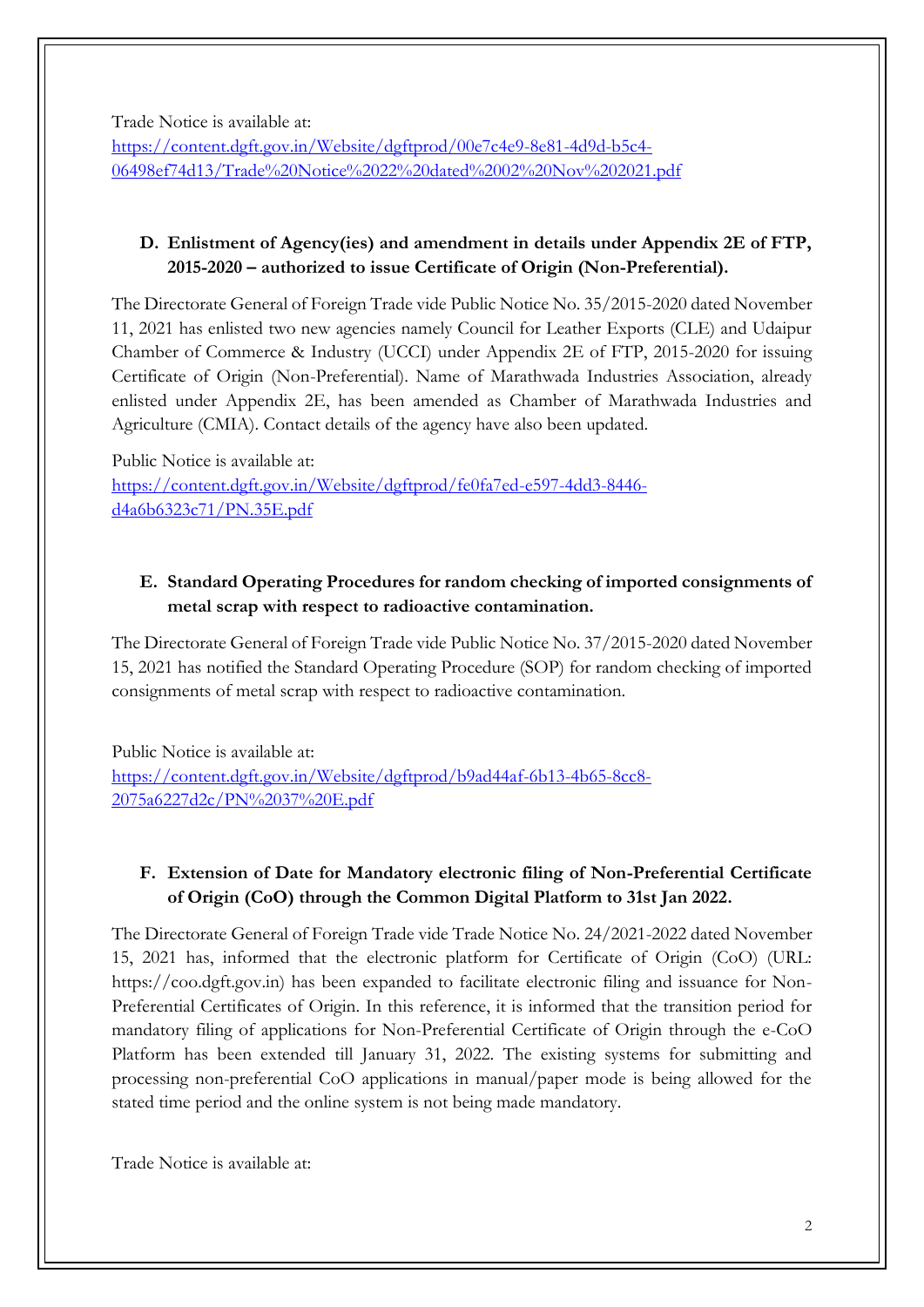[https://content.dgft.gov.in/Website/dgftprod/e8d6f85a-9fe0-47bb-a189-](https://content.dgft.gov.in/Website/dgftprod/e8d6f85a-9fe0-47bb-a189-772e706a22b5/Trade%20Notice%2024%20-%20eCoO%20Extension%20till%20Jan2022.pdf) [772e706a22b5/Trade%20Notice%2024%20-%20eCoO%20Extension%20till%20Jan2022.pdf](https://content.dgft.gov.in/Website/dgftprod/e8d6f85a-9fe0-47bb-a189-772e706a22b5/Trade%20Notice%2024%20-%20eCoO%20Extension%20till%20Jan2022.pdf)

## **G. De-Activation of IECs not updated at DGFT.**

The Directorate General of Foreign Trade vide Trade Notice No. 25/2021-2022 dated November 19, 2021 has stated that all IECs which have not been updated after January 01, 2014 shall be deactivated with effect from December 06, 2021. The concerned IEC holders are provided a final opportunity to update their IEC in this interim period till December 05, 2021, failing which the given IECs shall be de-activated. Any IEC where an online updation application has been submitted but is pending with the DGFT RA for approval shall be excluded from the de-activation list.

Trade Notice is available at: [https://content.dgft.gov.in/Website/dgftprod/cbc08c2d-adc8-4209-9f5a-](https://content.dgft.gov.in/Website/dgftprod/cbc08c2d-adc8-4209-9f5a-877bad958872/Trade%20Notice%2025%20-%20De-Activation%20of%20IECs.pdf)[877bad958872/Trade%20Notice%2025%20-%20De-Activation%20of%20IECs.pdf](https://content.dgft.gov.in/Website/dgftprod/cbc08c2d-adc8-4209-9f5a-877bad958872/Trade%20Notice%2025%20-%20De-Activation%20of%20IECs.pdf)

## **Trade Remedy Measures Update**

The **Department of Revenue, Ministry of Finance** has recently undertaken the following measures.

• **November 11, 2021**- Rescinding of Notification No. 34/2016 - Customs (ADD) dated July 14, 2016 duty vide Notification No. 65/2021-Customs (ADD) to remove levy of antidumping duty on Medium Density Fiberboard.

Notification Link: [https://www.cbic.gov.in/resources//htdocs-cbec/customs/cs-act/notifications/notfns-](https://www.cbic.gov.in/resources/htdocs-cbec/customs/cs-act/notifications/notfns-2021/cs-add2021/csadd65-2021.pdf)[2021/cs-add2021/csadd65-2021.pdf](https://www.cbic.gov.in/resources/htdocs-cbec/customs/cs-act/notifications/notfns-2021/cs-add2021/csadd65-2021.pdf)

• **November 11, 2021**- Imposition of anti-dumping duty vide Notification No. 66/2021- Customs (ADD) on "Imports of Untreated Fumed Silica originated in or exported from China PR for a period of 5 years from the date of publication of the notification in the Official Gazette.

Notification Link: [https://www.cbic.gov.in/resources//htdocs-cbec/customs/cs-act/notifications/notfns-](https://www.cbic.gov.in/resources/htdocs-cbec/customs/cs-act/notifications/notfns-2021/cs-add2021/csadd66-2021.pdf)[2021/cs-add2021/csadd66-2021.pdf](https://www.cbic.gov.in/resources/htdocs-cbec/customs/cs-act/notifications/notfns-2021/cs-add2021/csadd66-2021.pdf)

• **November 12, 2021**- Imposition of anti-dumping duty vide Notification No. 67/2021- Customs (ADD) on "measuring tapes" originating in or exported from Singapore and